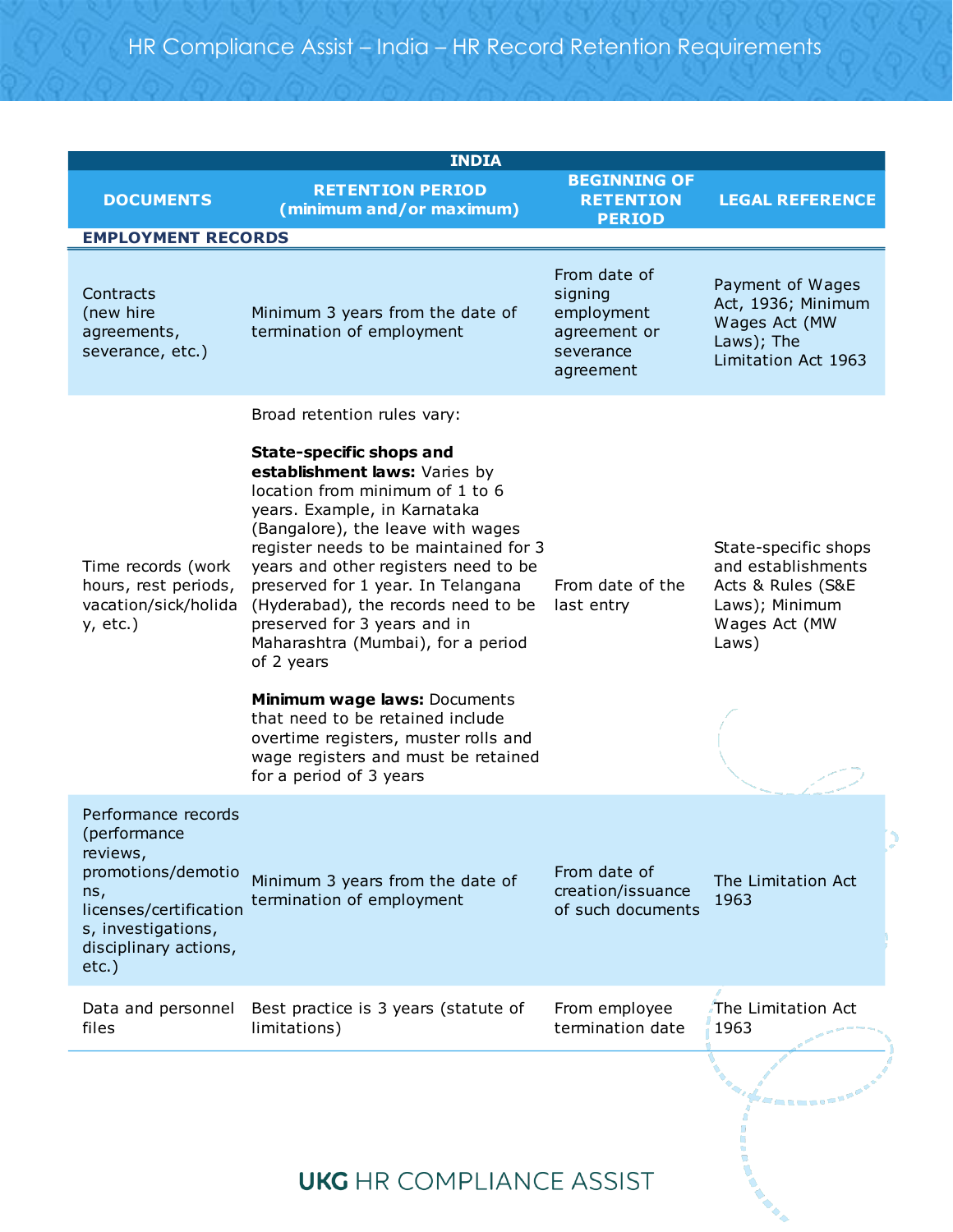| <b>DOCUMENTS</b>                                                                                                                                 | <b>RETENTION PERIOD</b><br>(minimum and/or maximum)                                                                                                                             | <b>BEGINNING OF</b><br><b>RETENTION</b><br><b>PERIOD</b>                                                                      | <b>LEGAL REFERENCE</b>                                                                       |
|--------------------------------------------------------------------------------------------------------------------------------------------------|---------------------------------------------------------------------------------------------------------------------------------------------------------------------------------|-------------------------------------------------------------------------------------------------------------------------------|----------------------------------------------------------------------------------------------|
| <b>EMPLOYMENT RECORDS (continued)</b><br>Government<br>verification records<br>(work papers,<br>immigration,<br>eligibility to work,<br>$etc.$ ) | Minimum 3 years                                                                                                                                                                 | From employee<br>termination date                                                                                             | Payment of Wages<br>Act, 1936; Minimum<br>Wages Act (MW<br>Laws); The<br>Limitation Act 1963 |
| Collective<br>bargaining/<br>union                                                                                                               | Best practice 3 years after expiration<br>(statute of limitations)                                                                                                              | From the date of<br>the collective<br>bargaining/ union<br>agreements                                                         | The Limitation Act<br>1963                                                                   |
| Background checks<br>and drug tests                                                                                                              | Minimum 3 years from employee<br>termination date                                                                                                                               | From the date of<br>creation                                                                                                  | Payment of Wages<br>Act, 1936; Minimum<br>Wages Act (MW<br>Laws); The<br>Limitation Act 1963 |
| Acknowledgements,<br>policy agreements<br>and required notices                                                                                   | Best practice is 3 years from date the<br>acknowledgement/notice/ policy is no<br>longer effective OR 3 years from date<br>of employment termination                            | From date of<br>creation of the<br>policy agreements,<br>issue of receipt of<br>acknowledgments,<br>issue of notices,<br>etc. | The Limitation Act<br>1963                                                                   |
| Recruitment<br>(interview notes,<br>resumes/CVs,<br>reference checks,<br>$etc.$ )                                                                | <b>Unsuccessful candidates: Minimum</b><br>1 year from the date of rejection<br>Successful candidates: Minimum 3<br>years from the date of termination of records<br>employment | From date of<br>creation/collection<br>of the recruitment                                                                     | Payment of Wages<br>Act, 1936; Minimum<br>Wages Act (MW<br>Laws); The<br>Limitation Act 1963 |
| Tracking/recordings<br>(biometric, geo-<br>location, online<br>tracking, camera<br>recordings, etc.)                                             | Best practice 3 years after expiration<br>(statute of limitations)                                                                                                              | From date of<br>creation of<br>tracking/recording<br>data                                                                     | The Limitation Act<br>1963                                                                   |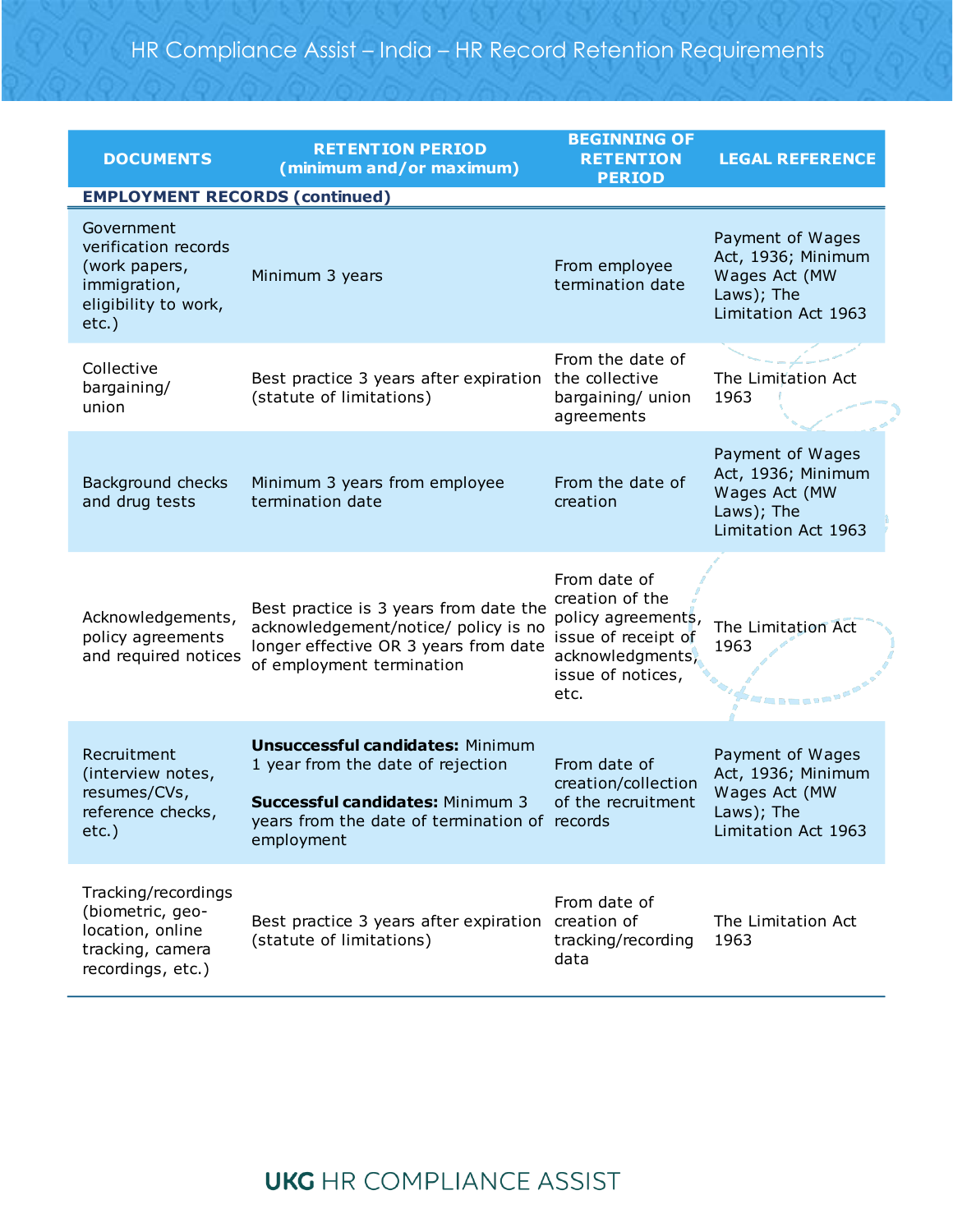| <b>DOCUMENTS</b>                                    | <b>RETENTION PERIOD</b><br>(minimum and/or maximum)                                                                                                                                                                                                                                                                                                                                                                                                                                                                                                                                                                                                                                                                                                                                                                                                                            | <b>BEGINNING OF</b><br><b>RETENTION</b><br><b>PERIOD</b>                                                                                                                                                                                                                    | <b>LEGAL REFERENCE</b>                                                                                                                                                                                                   |
|-----------------------------------------------------|--------------------------------------------------------------------------------------------------------------------------------------------------------------------------------------------------------------------------------------------------------------------------------------------------------------------------------------------------------------------------------------------------------------------------------------------------------------------------------------------------------------------------------------------------------------------------------------------------------------------------------------------------------------------------------------------------------------------------------------------------------------------------------------------------------------------------------------------------------------------------------|-----------------------------------------------------------------------------------------------------------------------------------------------------------------------------------------------------------------------------------------------------------------------------|--------------------------------------------------------------------------------------------------------------------------------------------------------------------------------------------------------------------------|
|                                                     | <b>BENEFIT/PENSION/EQUITY RECORDS</b>                                                                                                                                                                                                                                                                                                                                                                                                                                                                                                                                                                                                                                                                                                                                                                                                                                          |                                                                                                                                                                                                                                                                             |                                                                                                                                                                                                                          |
| Benefits (plan<br>documents,<br>enrollment records) | <b>ESI Laws: Register of employees,</b><br>accident books, accounts in relation<br>to contribution amounts,<br>consolidated annual contribution<br>statement, etc. min. 5 years.<br>PF Laws: No specific period.<br>Authorities have initiated actions in<br>the past where all records and<br>registers required under the PF Laws<br>have been requested. It is therefore<br>advisable to retain for maximum<br>duration possible.<br><b>WF Laws:</b> Register of wages and a<br>consolidated register of unclaimed<br>wages and fines (maintain in each<br>location) - Varies. In States such as<br>Maharashtra, retain for min. 10<br>years, while in States such as<br>Telengana, retain for min. 5 years.<br>There's no min. or max. retention<br>period in Karnataka.<br>Other benefit plans and<br><b>documents:</b> Best practice 3 years<br>(statute of limitations) | <b>ESI and WF Laws:</b><br>From date of last<br>entry (as<br>applicable)<br>PF Laws: From<br>date of generation/ pension and<br>iling of contribution Laws); Labour<br>related documents<br><b>Other Benefit</b><br>plans and<br>documents: From<br>date of<br>supersession | ESI ACT (ESI Laws);<br>PF Act and the<br>schemes on<br>provident fund,<br>creation/issuance/f insurance framed (PF<br>Welfare Fund Acts<br>and Rules (WF Laws)<br>and state specific<br>laws; The Limitation<br>Act 1963 |
| Pension and<br>retirement records                   | No specific period. PF authorities<br>have initiated actions in the past<br>where all records and registers<br>required to be maintained under the<br>PF Laws have been requested. It is<br>therefore advisable to retain the<br>records for the maximum duration<br>possible.                                                                                                                                                                                                                                                                                                                                                                                                                                                                                                                                                                                                 | From date of<br>generation/<br>creation/issuance/f<br>iling of contribution<br>related documents                                                                                                                                                                            | PF Act and the<br>schemes on<br>provident fund,<br>pension and<br>insurance framed (PF<br>Laws)                                                                                                                          |
| Equity records                                      | Register of members: no minimum<br>or maximum (ongoing compliance)<br>Documents relating to employee<br>stock options: minimum 3 years after entry<br>option has lapsed (keeping in mind<br>the limitation period of claims<br>concerning such options)                                                                                                                                                                                                                                                                                                                                                                                                                                                                                                                                                                                                                        | From date of first                                                                                                                                                                                                                                                          | Companies Act,<br>2013; The Limitation<br>Act 1963                                                                                                                                                                       |

## **UKG** HR COMPLIANCE ASSIST

Fannan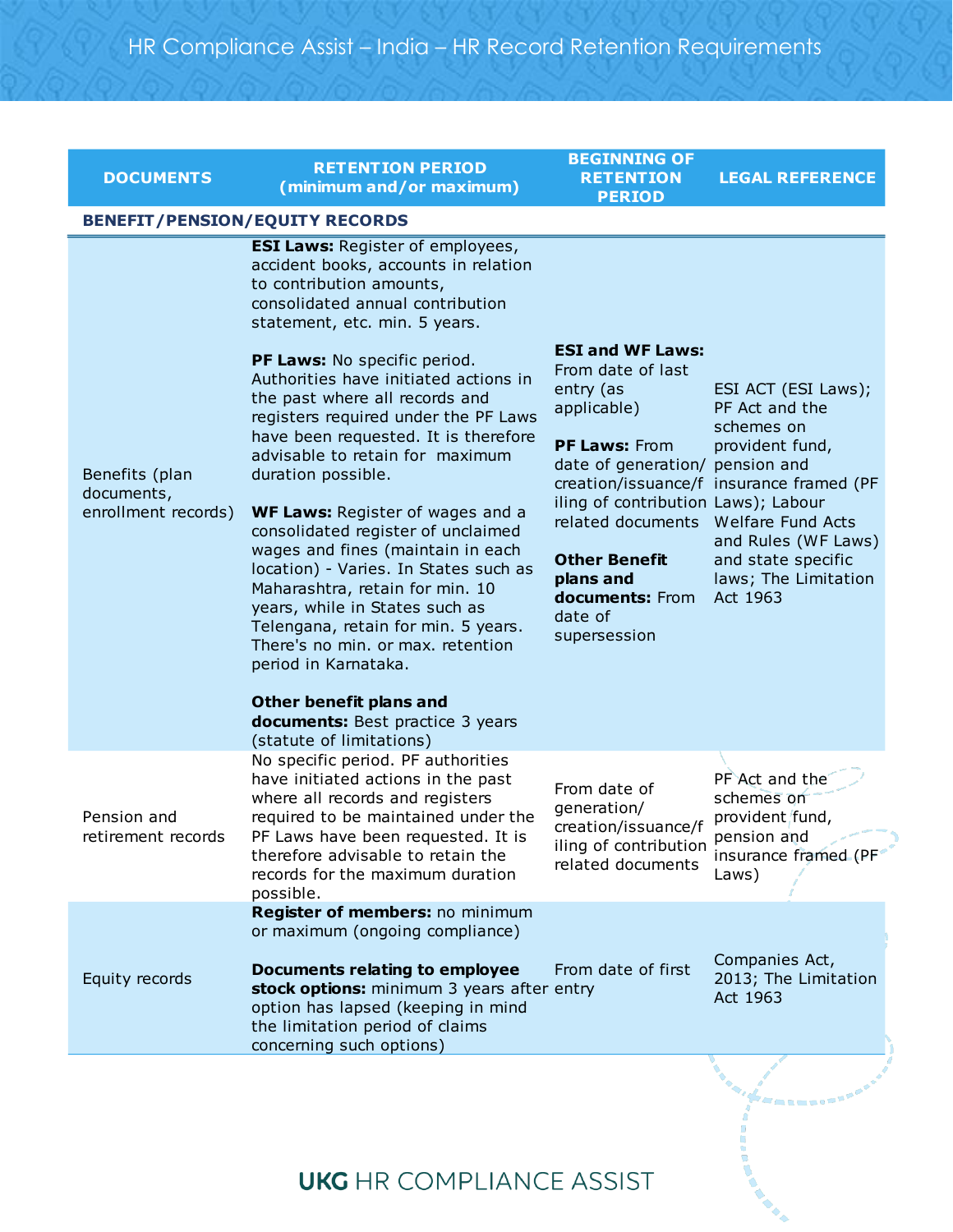| <b>DOCUMENTS</b>                          | <b>RETENTION PERIOD</b><br>(minimum and/or maximum)                                                                                                                                                                                                                                                                                                                                                                                                                                                                                                                                                                                                                                                                                                                                                                                                      | <b>BEGINNING OF</b><br><b>RETENTION</b><br><b>PERIOD</b>                            | <b>LEGAL REFERENCE</b>                                                                                                                                                                                      |
|-------------------------------------------|----------------------------------------------------------------------------------------------------------------------------------------------------------------------------------------------------------------------------------------------------------------------------------------------------------------------------------------------------------------------------------------------------------------------------------------------------------------------------------------------------------------------------------------------------------------------------------------------------------------------------------------------------------------------------------------------------------------------------------------------------------------------------------------------------------------------------------------------------------|-------------------------------------------------------------------------------------|-------------------------------------------------------------------------------------------------------------------------------------------------------------------------------------------------------------|
| <b>PAYROLL/WAGE/TAX RECORDS</b>           |                                                                                                                                                                                                                                                                                                                                                                                                                                                                                                                                                                                                                                                                                                                                                                                                                                                          |                                                                                     |                                                                                                                                                                                                             |
| Payroll and wage<br>data (payslips, etc.) | <b>State-specific shops and</b><br>establishment laws: Varies by<br>location from a minimum of 1 year to<br>6 years. For instance, in Karnataka<br>(Bangalore), leave with wages<br>register needs to be maintained for 3<br>years and other registers need to be<br>preserved for 1 year. In Telangana<br>(Hyderabad), records need to be<br>preserved for 3 years and in<br>Maharashtra (Mumbai), for a period<br>of 2 years.<br>Minimum wage laws: Documents<br>that need to be retained include<br>overtime registers, muster rolls and<br>wage registers. Minimum 3 years in<br>Karnataka and Maharashtra, In<br>Telangana, the documents need to<br>be retained for 12 months.<br>Payment wage laws: Minimum 3<br>years (in most locations).<br><b>Company Laws: Books of accounts</b><br>capturing paid salaries and wages<br>retain for 9 years. | From date of last<br>entry                                                          | State-specific shops<br>and establishments<br>Acts & Rules (S&E<br>Laws); Minimum<br>Wages Act (MW<br>Laws); Payment of<br>Wages Act, 1936 and<br>state-specific Rules<br>(PW Laws);<br>Companies Act, 2013 |
| Tax records                               | Tax records (income tax returns and<br>supporting documents) 6 years for<br>domestic transactions and 8 years for<br>international transactions                                                                                                                                                                                                                                                                                                                                                                                                                                                                                                                                                                                                                                                                                                          | From relevant<br>assessment year or<br>date which records<br>came into<br>existence | Income Tax Act,<br>1961                                                                                                                                                                                     |
| <b>MEDICAL/SAFETY/LEAVE RECORDS</b>       |                                                                                                                                                                                                                                                                                                                                                                                                                                                                                                                                                                                                                                                                                                                                                                                                                                                          |                                                                                     |                                                                                                                                                                                                             |
| Leave (family,<br>medical, etc.)          | Varies by location. in Karnataka<br>(Bangalore), the leave with wages<br>register needs to be maintained for<br>3 years and other registers need to<br>be preserved for 1 year. In<br>Telangana (Hyderabad), the records<br>need to be preserved for 3 years<br>and in Maharashtra (Mumbai), for a<br>period of 2 years.                                                                                                                                                                                                                                                                                                                                                                                                                                                                                                                                 | From date of last<br>entry                                                          | State-specific shops<br>and establishments<br>Acts & Rules (S&E<br>Laws); Minimum<br>Wages Act (MW<br>Laws)                                                                                                 |
| Injury and illness<br>incident reports    | Accident-related documents minimum<br>5 years (must be retained at each<br>office location)                                                                                                                                                                                                                                                                                                                                                                                                                                                                                                                                                                                                                                                                                                                                                              | From date of last<br>entry                                                          | Employees' State<br>Insurance<br>Regulations, 1950<br>(ESI Regulations)                                                                                                                                     |